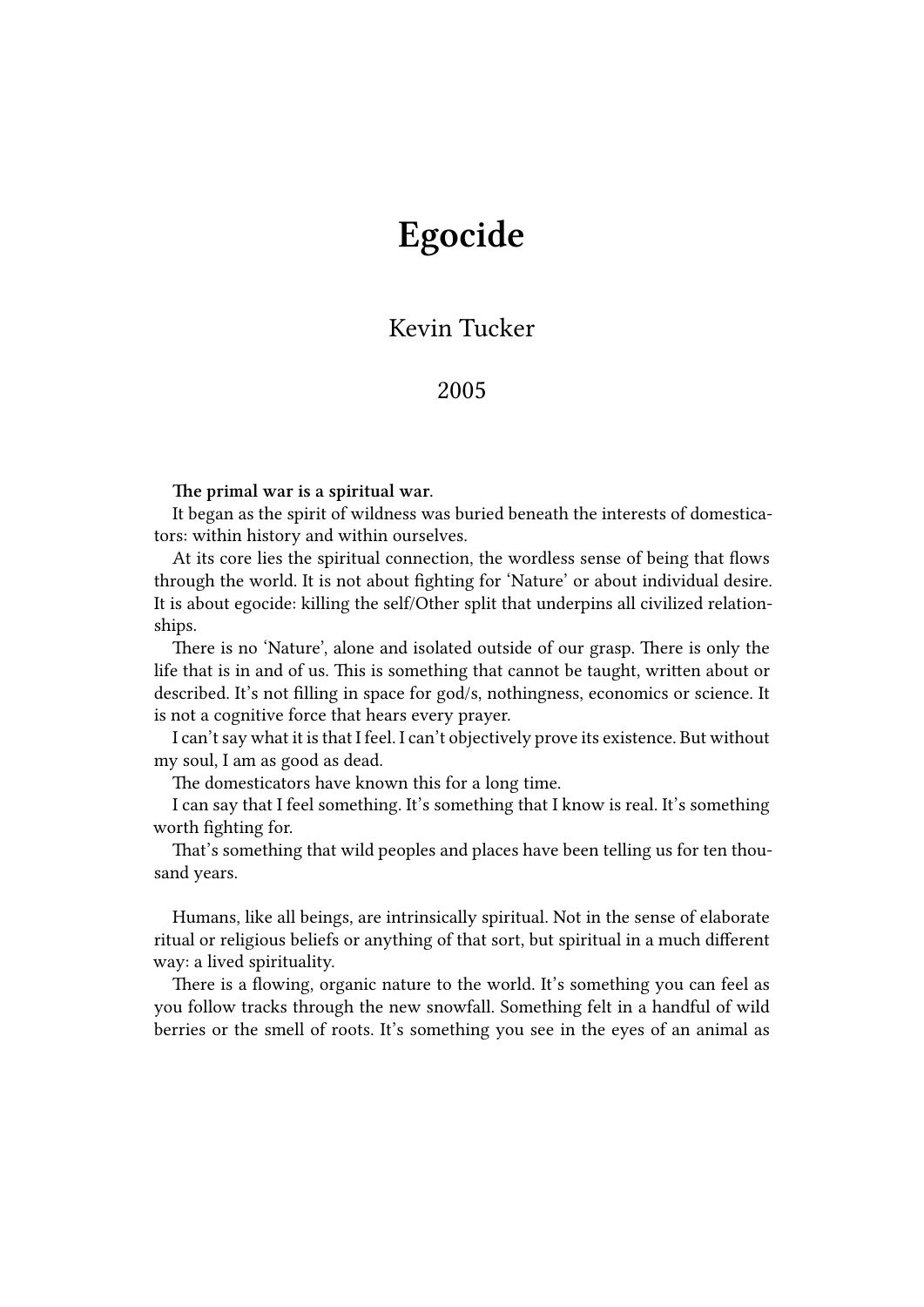their pupils dilate for the last time. The sting of a thorn, the protests of squirrels, and the ambience of rain on leaves, the sound of rushing water: there is life in all of these things. An essence that simply living brings you into.

The world of the nomadic gatherer/hunter knows no 'Other'. There is no concept of nature. But there is a greater connectivity. There is no survival, no smallness or grandiose feeling. There is only life and death, interwoven and honestly laid out before you.

An individual exists as a part of this. Not in the manufactured sense of communistic groupthink, but in the spiritualistic sense. Life is inseparable. There is no dependency. There is no fear of a Future. No path of Progress. You can say there is an implicit sense of trust and honesty, but neither word does it justice. No word does it justice. Life simply is.

That needs to be restated: for most of us, life simply is an ideal. It's a utopian desire or an irretrievable past. We simply can get closer to it or we can't. But life can simply be life. It always has and always will be there. But we don't think of it like that. We can't think of it like that. We've been trained to see it differently. Life is simply something 'Other': either as a religious/anti-religious ideal or as a deadened scientific definition.

It must always be distant.

How do you turn someone against themselves? Against those around them? How do you tame the spirit? These are the issues that domesticators have always had to answer. The necessary response is what makes up our everyday lives: to domesticate, you must break someone mentally, physically, and spiritually.

Simply put, you must disconnect.

That disconnection, that mediation, has always been the primary goal of domesticators. The reason why is simple: domestication is about dependency. But that dependency is not about necessity, it's about perceived dependency. It comes down to belief.

Most people believe that the state and civilization are necessary now because we know nothing else. We are raised in a manufactured reality. A sterile, planned world complete with heated seats, air conditioning, and power locks. Food is the processed side note to our consumption. Work is something you must do and the boss is someone you must obey.

The idea of living without civilization, and even more so, living well, is about as alien to us as the idea of living in this reality would be to anyone who lives without it. These are intrinsically different ways of viewing and being in reality. One is about the vital freedom to choose between the lesser of two evils and the better of two brands. The other is about the difficult choice about which direction you feel like roaming in today and which leaf looks most tempting.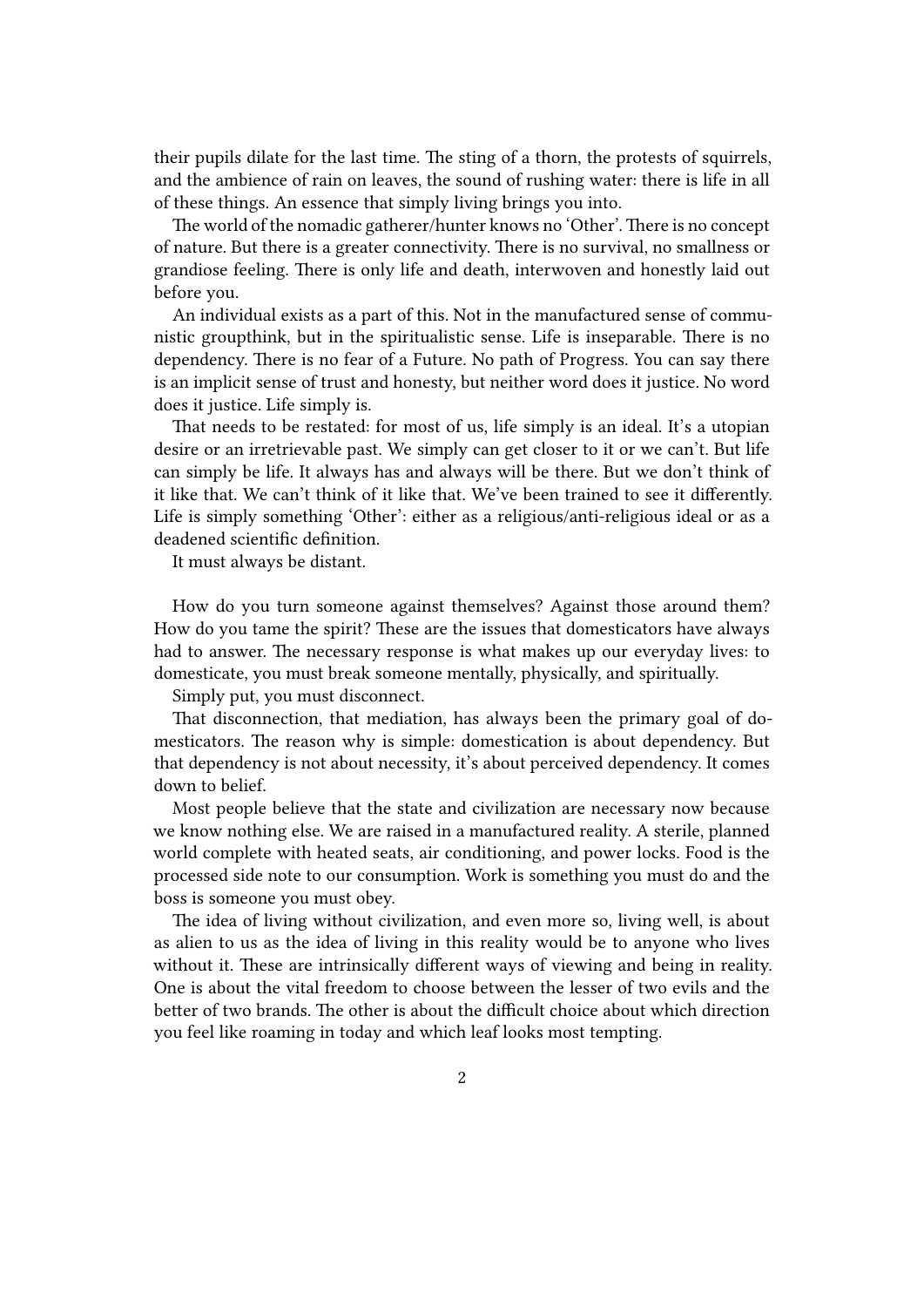How did we get from the latter to the former? How did we come to accept so little from life? How did we become so dependent?

How did food in storehouses become more important than the world outside? Filling those storehouses with large amounts of wild grains or dried meat or fish is an easy enough thing to do. For the most part, it may take a few days for a huge amount of food for the societies willing to do so. Becoming the person to ration the surplus isn't that complicated either. Making people listen to that person, however, is.

The issue is about control. Power flows from control. But control requires physical and mental force. You can force someone in a cage, but it's another thing to get them to accept it.

To successfully gain control over another being, that cage must be internalized. For us, unfortunately, that cage has been internalized. This is the domestication process at work.

No one gives up their autonomy freely. The spirit of wildness which flows through all life must be broken.

To break the spirit, you must first isolate it. This is both the hardest and most important thing that must be done. We are born physically and mentally for a life of nomadic gathering and hunting. Like wildness/life everywhere, our spirit is inseparable from the world around us.

This needs some clarification.

I'm not talking about some new age 'oneness' anymore than I'm pushing for some kind of universal 'indigenous perspective'. I'm talking about an unmediated relationship with the world. I'm talking about something that is felt and known without words. Nearly all human societies to have existed have lived with this spirit in their being. I'm talking about the same spirit that must be killed so that we can become who we are now. The spirit must be killed so that we can turn against ourselves and the earth.

Killing that spirit is impossible. It exists in all life. But at some point people began burying it: began accepting cheap substitutes. It was a long, hard and isolated problem, but the original trauma of domestication is a deep wound. One that spreads quickly and destroys anything in its path: always moving and searching for some kind of meaning. What that meaning is will always change shape and form, but the seekers are trained to look everywhere and destroy anything that stands in the way.

We are trained to look everywhere but our own damaged souls. We are trained to look for something, but never to feel. That, of course, is intentional.

No matter how we view the world, be it egocentric, anthropocentric, biocentric, etc.: we must always see the world (read: 'Nature') as someplace wholly separate.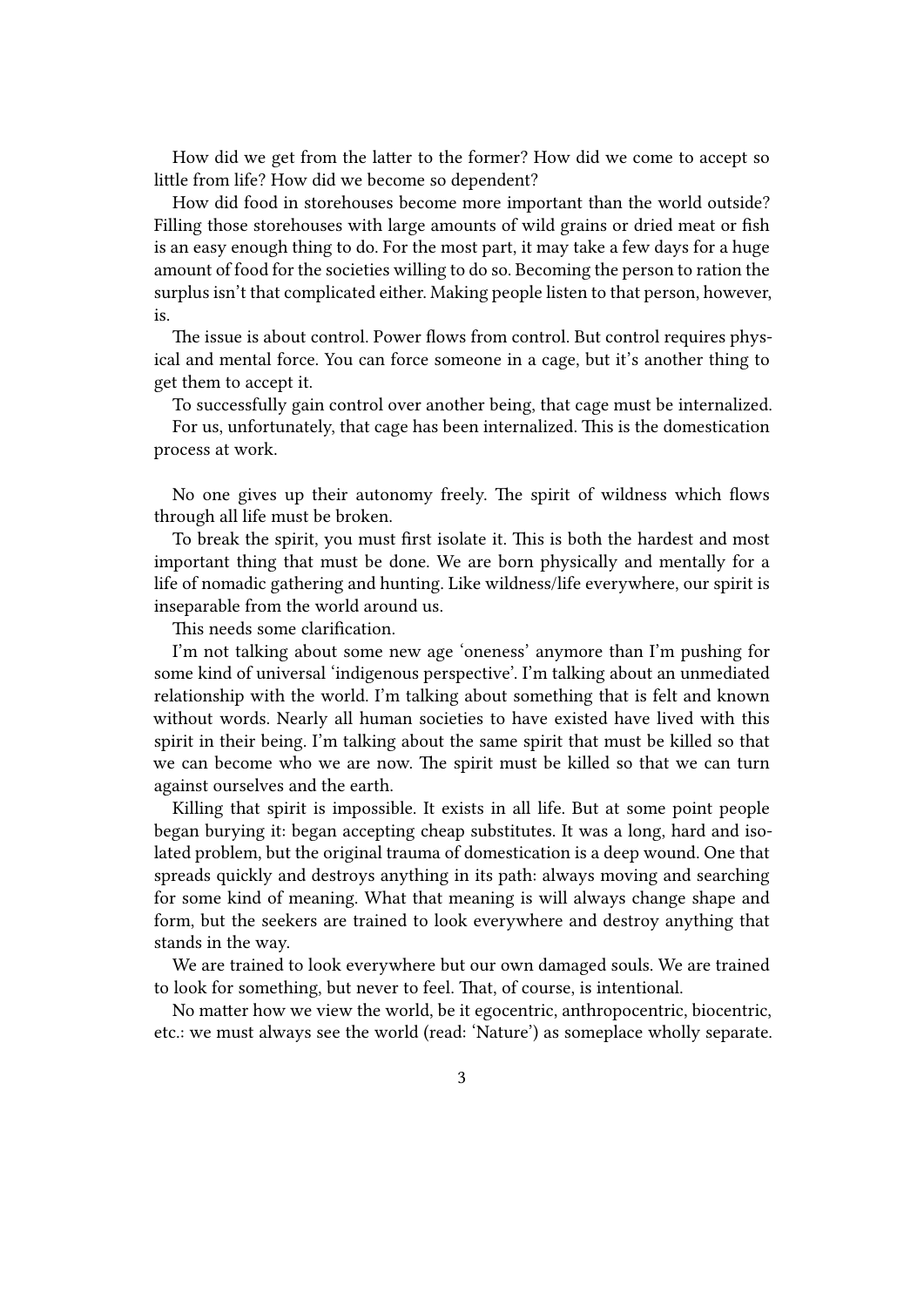Certain people are/were a part of that (read: 'Indigenous'), but that is gone, at least as far as we're supposed to be concerned. The earth is a place, life is an ideal: you have only yourself.

Disconnected, lonely and desperate, we sink or swim in their reality. This is domestication. This is us occupying land that we have little sense of and alone in an environment flooded with billions of others.

This is your soul on Prozac.

The self/Other split begins with domestication. You can't take control over a world that you are a part of. According to the monotheists, Adam and Eve took the first step by naming the animals in Eden. They may very well be right to a certain degree: life dissected and categorized is far more of an experiment than a community.

But the greatest damage was the one that turned life into property. It turned the spirit into wild grains, fish and large mammals into surplus: into wealth. The world of the gardener turns the world of the gatherer/hunter into a world of weeds, crops, gardens-in-use, fallowing gardens, and the village. The farmer dissects that even more into rows of crops in fields, animals-as-food or animals-as-workers, thinkers and doers. The capitalist sees consumers, distributors, managers, producers, and guards.

The world of wildness becomes processed and refined. The spirit of all things becomes the spirit of all things 'useful'. The divide continues: we are no longer mere apes or wild beasts. We are the stewards of the earth, the bringers of the Future. Subject, object.

The soul must be isolated to be re-contextualized.

This is done subtly at first. As people in some places did settle and did start taking stored food, the initial roles for power began to emerge. But that power needed to be implicit even for the power of suggestion that Big Men would wield. This meant tinkering with the spirit. That became the job of shamans: the first specialists.

The role of the shaman spreads from the healer. A shaman is usually still a healer, but there is rarely a shortage of healers. For nearly all nomadic gatherer/hunters, healing is a communal activity. Healers deal with their reality through that communal spirit. Everyone is involved. The shaman, on the other hand, interprets that reality. That is extremely important.

Many shamans only slightly inserted their message into their interpretations of the spirit. The most important idea was implicit in their existence: the soul of the world is more open to certain individuals. Their position was as mediator between the individual and the rest of the world. And through this, the seeds for a self/Other split are born.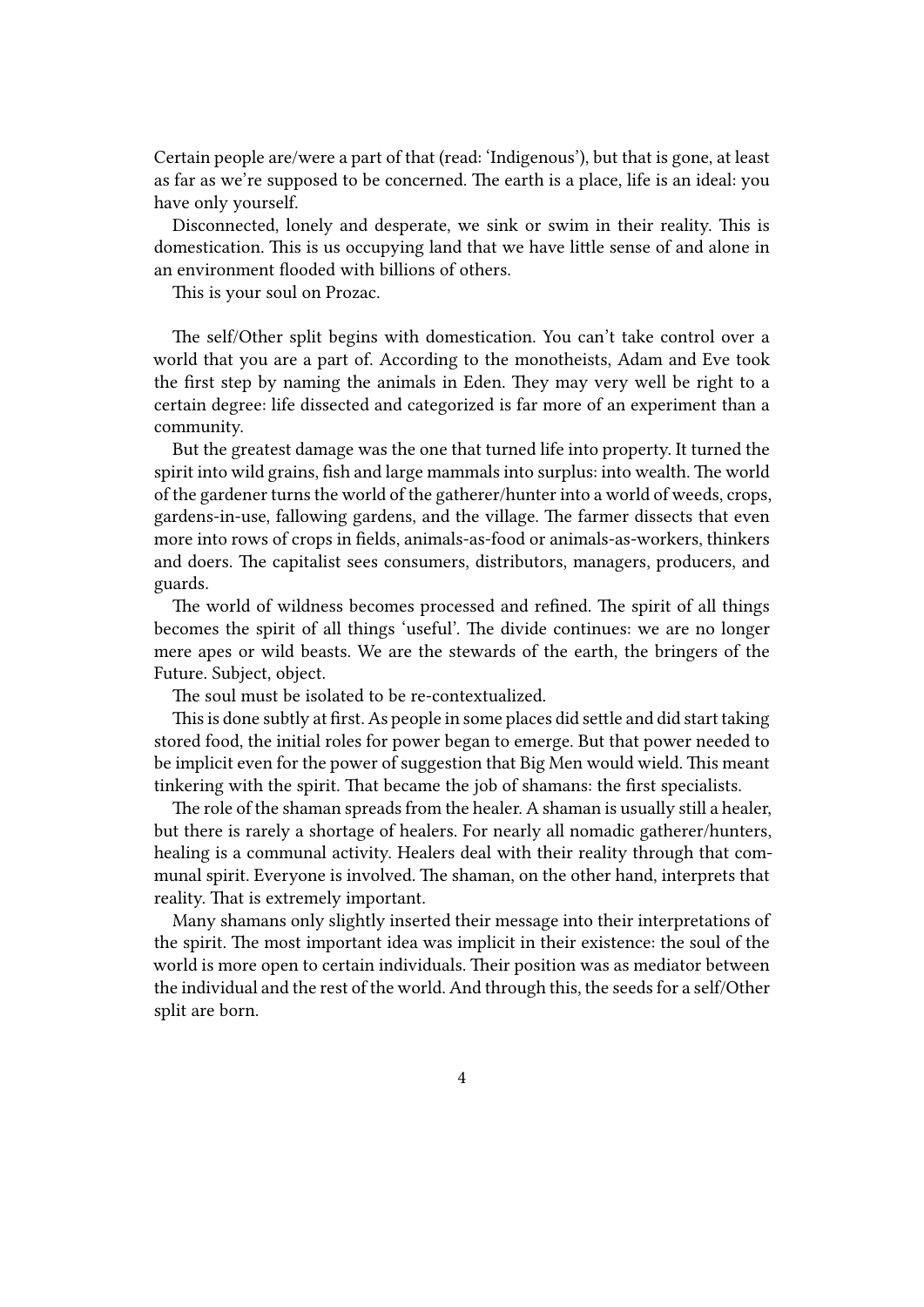The message of the shaman, like the message of the preacher and the pundit, validates the social and political reality. As society becomes increasingly dependent on certain foods, the gods become specialized to ensure their growth (sun, water, earth/soil, and seed). As the political realm becomes more hierarchical, so does the cosmic one. As settlements become more permanent and spread into villages, the once unified world turns into the village, the gardens, and the forest. The dead become ancestors to fear as witches, werewolves, and sorcerers become the all seeing eye of morality.

The interpretation of the world around us becomes subject to the ancestors, to gods, then to god and science. But at the base of this is the self/Other split. The world of the nomadic gatherer/hunter based on cooperation and openness is replaced by competition and fear. People follow the hand that feeds as it substitutes their unmediated connection with the world through its vision.

First we split from the world and then we fear it. That's where domestication begins. Fear and dependency grow to the point where anything else is unthinkable and even more so, frightening.

This is the world we are born into. This is our dependency. This is our inheritance.

We are raised to accept it and continue substituting the spirit of wildness for the soulless world of domestication and mediation. The only spirit left is the self.

In a dog-eat-dog world, you sink or swim.

Subject or object. At least that much is supposed to be up to you.

The domesticators have been at their job a long time. For the most part they are successful at replacing the total world that we know in our hearts with the totality they have placed around our minds. But their job can never be complete. They sedate, distract and occupy us, but the wildness will always slip through the cracks.

For too many the uncontrollable urge to live free is too far beyond reach. It ends in self destruction or in the splitting of the mind.

The shell cracks only partially.

The totality of civilization in our minds is mirrored by the world it has created. Concrete, steel, glass, and iron do for the body what the church and state have done for the mind. Hierarchy and domination become structural. Our smallness and insignificance is constantly reinforced.

The revolt against civilization means that we must attack both internally and externally. In reality, there is no separation between the two. This attack is a response: a response to the totality we've been lulled into that seeks to destroy everything. For some that is meant literally. Their goal is to eliminate everything from concrete to Nature so that you are free to do anything or go anywhere. It's a nihilistic rage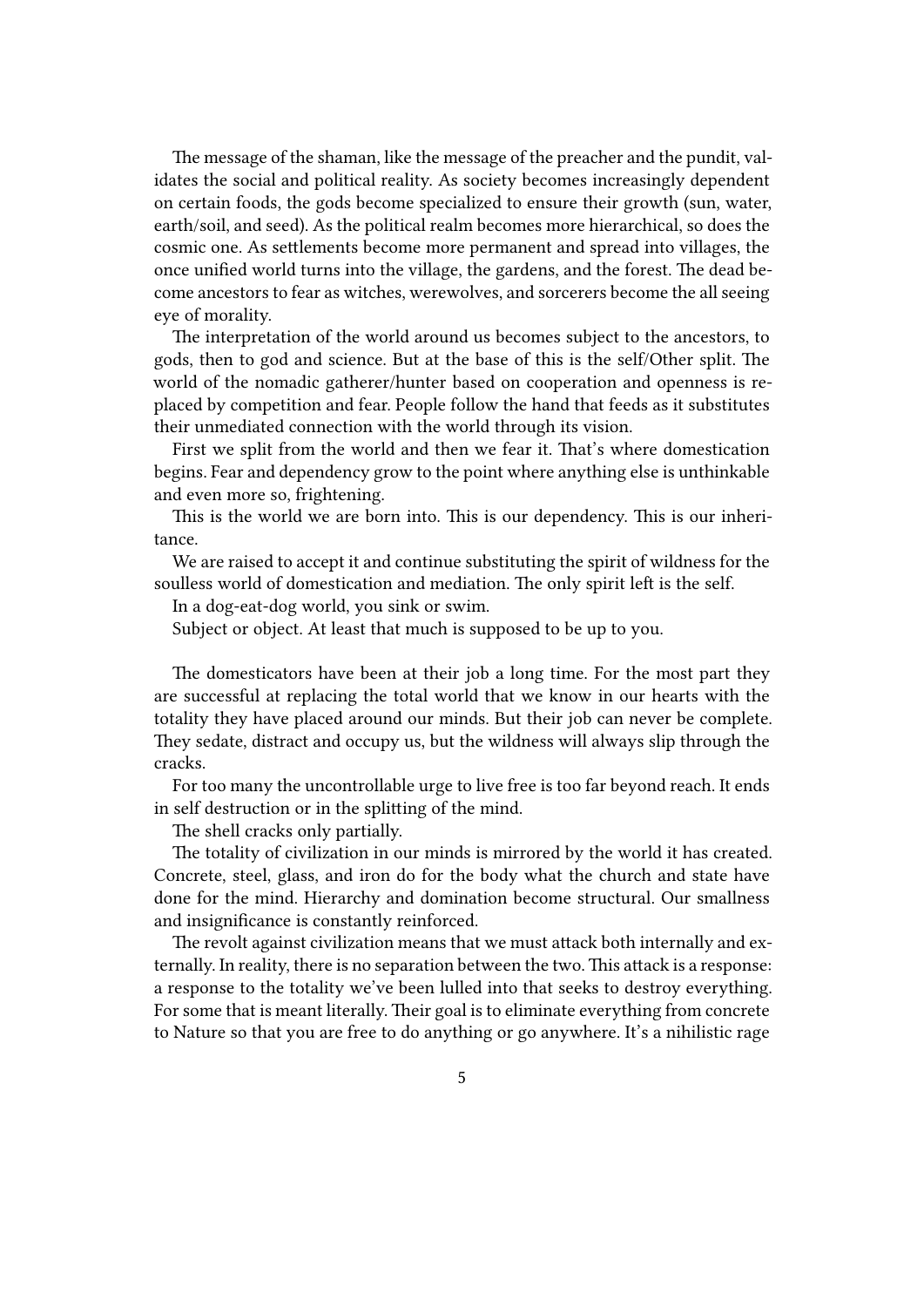that seeks honesty only where the individual remains isolated: to remove any and all conceivable chains.

To a degree I can understand this active nihilism. When everything you know feels tainted, it seems instinctive to deconstruct not only everything you know but how you think and feel. It makes sense as part of a process of shedding the totality of civilization, but that is it. Far too often it is seen as a goal in itself: a methodology towards the radical purity and free from all constraint. It stands as a deadening response to the sterile corpse of the city and country.

But nihilism, like its more honest relative, egoism, fails to break free of that initial grasp of domestication: the self/Other split. Both rely on that isolation, that Neverland of Self. To the nihilist and egoist there can be no greater connectivity without morality. The two oppositions remain: self and Other.

The initial lie of the domesticators comes full circle.

Civilization kills the spirit. It must in order to exist.

We think, build and maintain civilization. It is the reality created for us and the reality that we recreate daily. It is our addiction. It is everything we are given so that the soul cannot breathe: all the cheap replacements for wildness, for spirit. It is what we are given so that the spirit cannot remember wildness. So that we will no longer desire wildness.

It has always been this way. It must always be this way for civilization to exist. It comes back to domestication.

But domestication is not irreversible any more than it is evolutionary. It has always been resisted by the spirits that refused to be tamed. Wild beings, human or not, have always fought against it: if not in mind and soul than in body.

This is the primal war: the refusal of life to be domesticated. It is the refusal of wildness to become ordered and civilized. It is the spirit that refuses to die.

It is not about a certain people, place or time: it is about life. Those who know that spirit without mediation have always put up the hardest fight. There was no fight or revolution for abstract ideals, for some unknown or unknowable place of undefined and questionable freedom as individuals. The fight was about something felt, something innate. The fight, then, now and always, is the rage of the spirit of life and wildness. It knows no isolation or mediation. It grows through the cracks in the sidewalk and the refusal of toxins in our bodies. It will stop for nothing and it is extremely deadly.

It is within us, anxiously waiting. It cries for the healing of the spirit (rewilding) and the healing of the body (resistance). Both are one in the same. Our deepest wound cries for healing. That is a cry for action.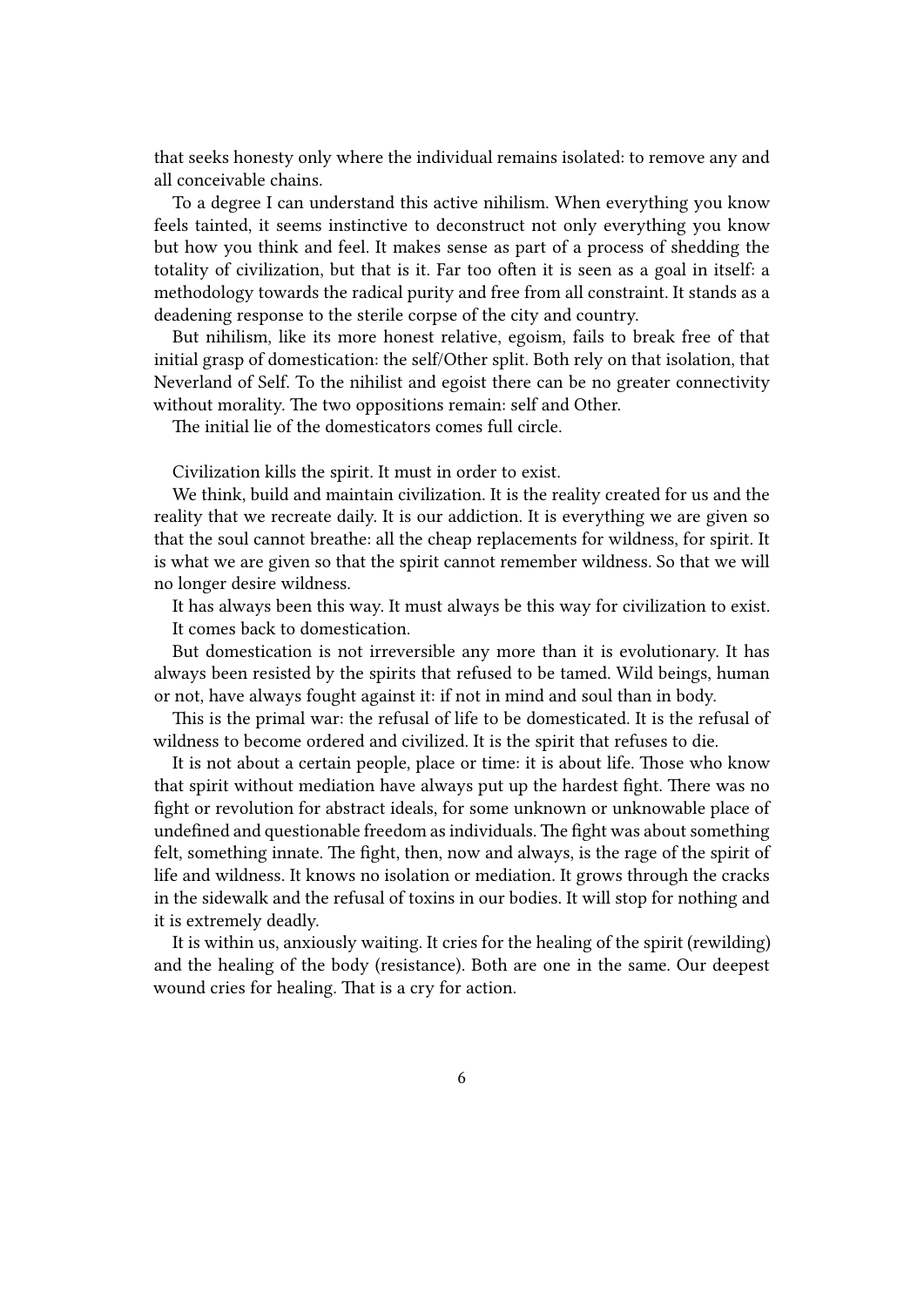For the nihilists and egoists, resistance comes from the immediate need to destroy what destroys you. Its only construction is in its destruction. I'm not going to say that is always a bad thing. But I will say this: I have no question in my being that there is something that I am fighting for, not just something I'm fighting against. It is not about morality or about some lofty new age crap: it's about something unmediated and present. Something real.

As my ideas of self and Other dissolve, I've come to realize that there is life in this world. I know it is interconnected. It comes through the spirit that is never dead, but it is channeled and caged by the domesticators. The end result of ten thousand years of mediation.

I know this like I know civilization must be destroyed. My spirit knows this. My spirit *feels* this. The spirit of all life knows this. It has always known this.

**I've only begun to listen.**